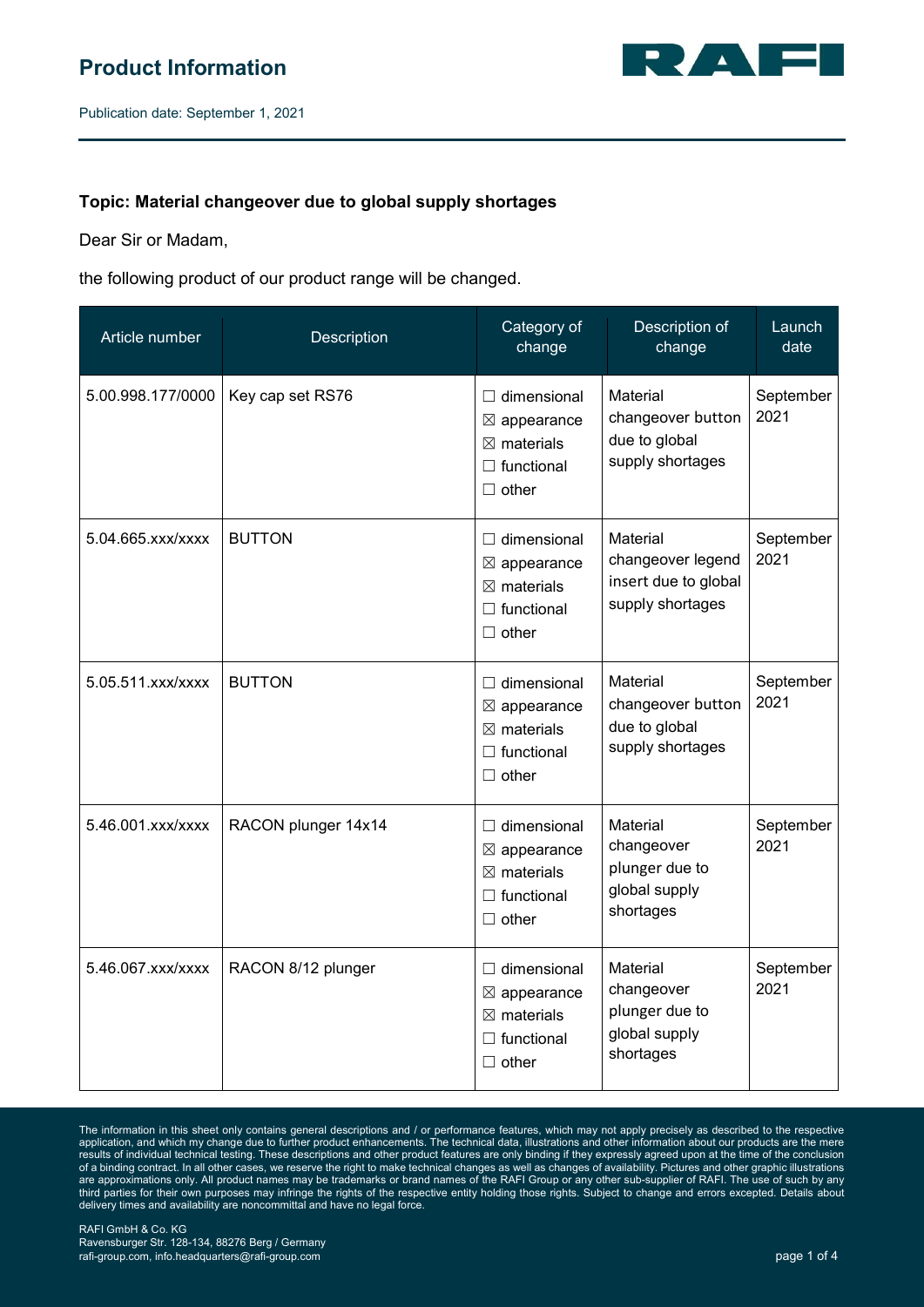## **Product Information**



Publication date: September 1, 2021

| 5.46.068.xxx/xxxx | RACON 8/12 plunger   | $\Box$ dimensional<br>$\boxtimes$ appearance<br>$\boxtimes$ materials<br>$\Box$ functional<br>$\Box$ other | Material<br>changeover<br>plunger due to<br>global supply<br>shortages    | September<br>2021 |
|-------------------|----------------------|------------------------------------------------------------------------------------------------------------|---------------------------------------------------------------------------|-------------------|
| 5.46.167.xxx/xxxx | RACON 8/12 plunger   | $\Box$ dimensional<br>$\boxtimes$ appearance<br>$\boxtimes$ materials<br>$\Box$ functional<br>$\Box$ other | Material<br>changeover<br>plunger due to<br>global supply<br>shortages    | September<br>2021 |
| 5.46.168.xxx/xxxx | RACON 8/12 plunger   | $\Box$ dimensional<br>$\boxtimes$ appearance<br>$\boxtimes$ materials<br>$\Box$ functional<br>$\Box$ other | Material<br>changeover<br>plunger due to<br>global supply<br>shortages    | September<br>2021 |
| 5.46.169.xxx/xxxx | RACON 8/12 plunger   | $\Box$ dimensional<br>$\boxtimes$ appearance<br>$\boxtimes$ materials<br>$\Box$ functional<br>$\Box$ other | Material<br>changeover<br>plunger due to<br>global supply<br>shortages    | September<br>2021 |
| 5.55.104.061/0209 | Plunger              | $\Box$ dimensional<br>$\boxtimes$ appearance<br>$\boxtimes$ materials<br>$\Box$ functional<br>$\Box$ other | Material<br>changeover<br>plunger due to<br>global supply<br>shortages    | September<br>2021 |
| 5.73.xxx.xxx/xxxx | <b>LEGEND INSERT</b> | $\Box$ dimensional<br>$\boxtimes$ appearance<br>$\boxtimes$ materials<br>$\Box$ functional<br>$\Box$ other | Material<br>changeover legend<br>insert due to global<br>supply shortages | September<br>2021 |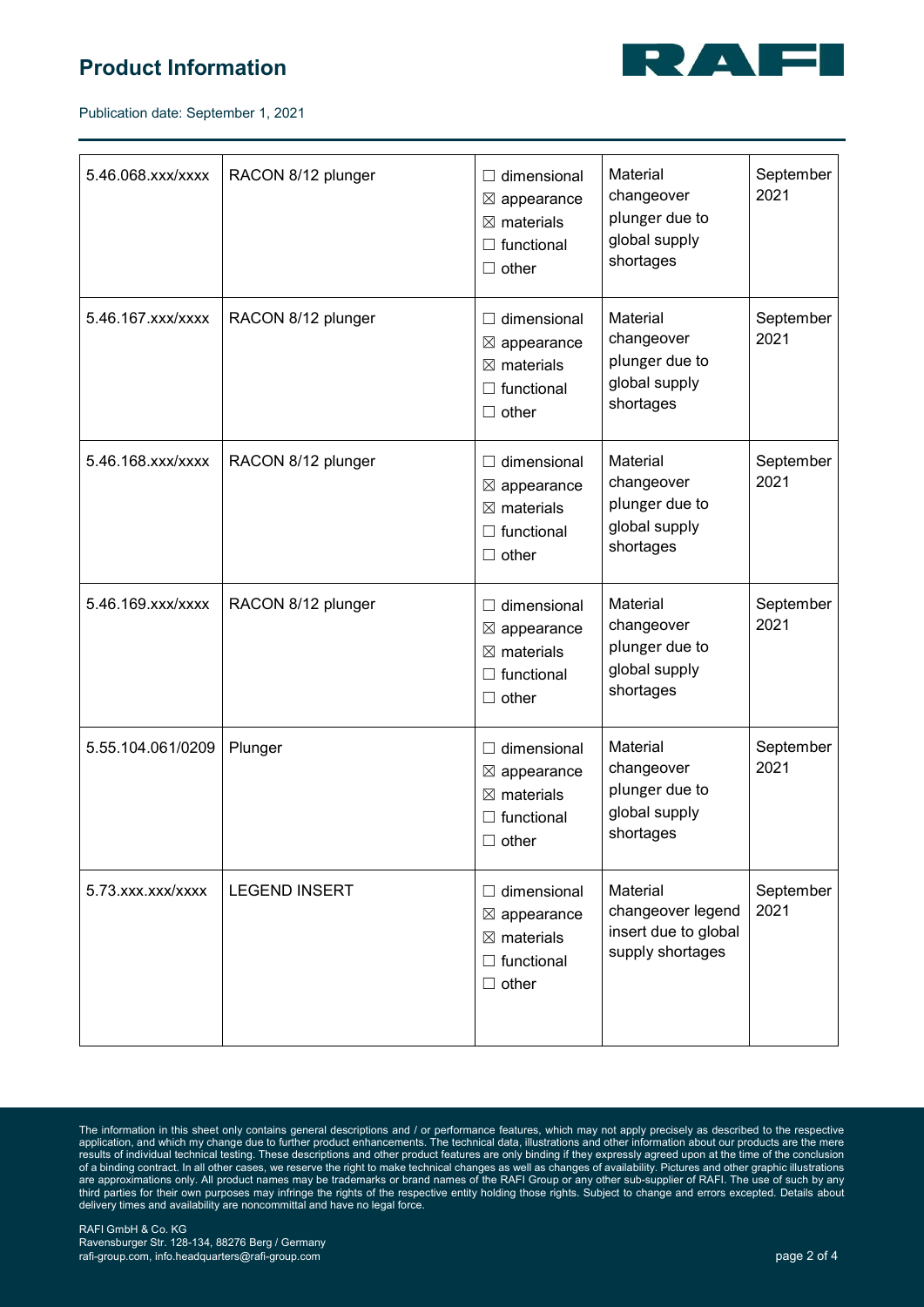## **Product Information**



Publication date: September 1, 2021

| 5.80.xxx.xxx/xxxx | <b>KEYCAP</b> | $\Box$ dimensional<br>$\boxtimes$ appearance<br>$\boxtimes$ materials<br>$\Box$ functional<br>$\Box$ other | Material<br>changeover keycap<br>due to global<br>supply shortages    | September<br>2021 |
|-------------------|---------------|------------------------------------------------------------------------------------------------------------|-----------------------------------------------------------------------|-------------------|
| 5.82.xxx.xxx/xxxx | <b>KEYCAP</b> | dimensional<br>$\boxtimes$ appearance<br>$\boxtimes$ materials<br>$\Box$ functional<br>$\Box$ other        | Material<br>changeover<br>keycap due to<br>global supply<br>shortages | September<br>2021 |

You may already be aware that the global market situation for certain raw materials and primary products is extremely tight at present. Numerous manufacturers with increasing demands are only being supplied with delivery quantities below market requirements.

RAFI has also been severely affected in the meantime for various products. Particularly due to the shortage of plastic granulates, our material demands cannot be completely met by our suppliers.

We would like to inform you that the ability to deliver our products has a very high priority for us. Due to this, we are forced to switch to an alternative plastic material for some individual parts of our products in order to counteract an impending inability to deliver.

We are willing to accept the high internal effort of material conversion and testing and continue to deliver a consistently high quality. In addition, all designated approvals remain valid, as we use approved alternative materials. However, it is unfortunately unavoidable that slight color differences may occur in individual cases.